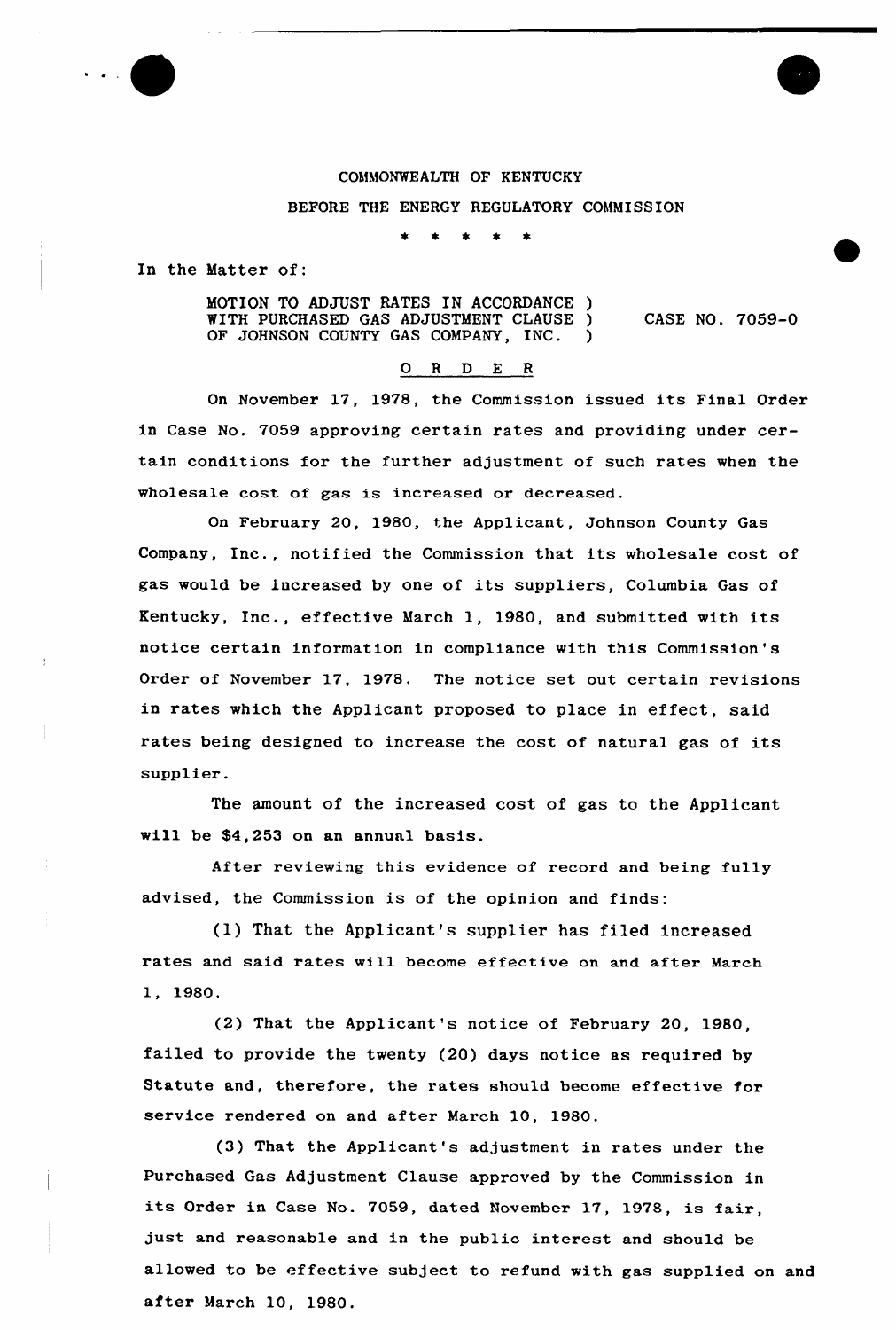

IT IS THEREFORE ORDERED that the Purchased Gas Adjustment sought by the Applicant be and the same is hereby approved to be effective subject to refund with gas supplied on and after March 10, 1980, as set out in Appendix "A" attached hereto and made a part hereof.

IT IS THEREFORE ORDERED that Johnson County Gas Company shall maintain its record in such manner as will enable it, or the Commission, or any of its customers to determine the amount to be refunded and to whom due in the event a refund is ordered by the Commission.

IT IS FURTHER ORDERED that for the purpose of the future application of the Purchased Gas Adjustment Clause of the Applicant the Base Rate for purchased gas shall be:

Commodity

Columbia Gas of Kentucky, Inc. \$3.146 per Mcf Kentucky-West Virginia Gas Company 1.1978 per dth IT IS FURTHER ORDERED that the information furnished this Commission by the Applicant on February 20, 1980, constitutes full compliance with the Commission's Order in Case No. 7059 and any other information ordinarily required to be filed under the Commission's Regulations is hereby waived.

IT IS FURTHER ORDERED that within thirty (30) days after the date of this Order, the Applicant shall file with this Commission its revised tariff sheets setting out the rates approved herein.

> Done at Frankfort, Kentucky this 5th day of March, 1980. ENERGY REGULATORY COMMISSION

Kuy dy<br>e commission

ATTEST.

**Secretary**